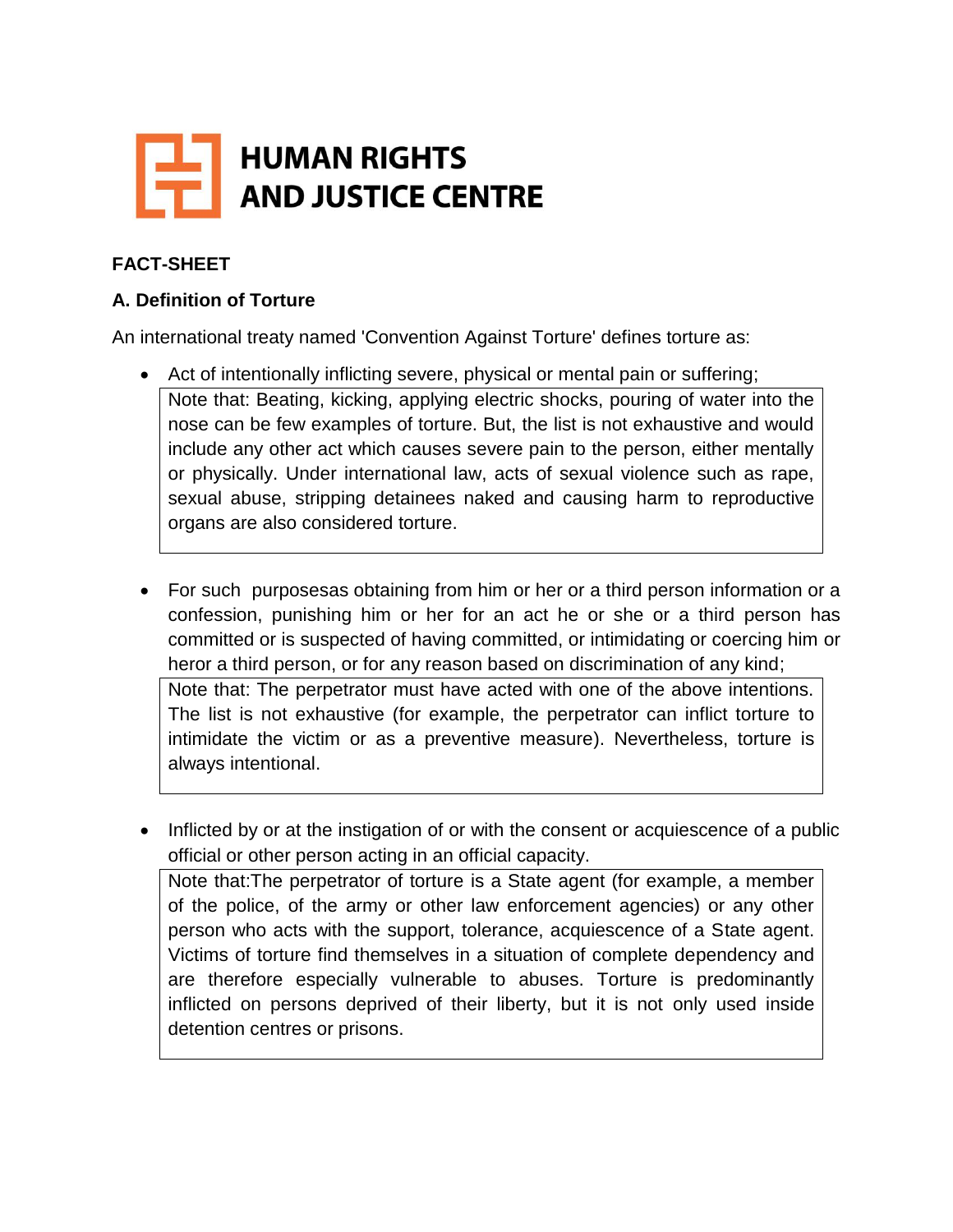### **B. Relevant NepaleseLegislation on Torture**

The following are the laws of Nepal that deal with torture:

## **B.1. Constitution of Nepal, 2072 (2015)**

The Constitution is considered as the supreme law of a country. The Constitution of Nepal prohibits torture and provides that in case of infliction of torture, the victim can seek for legal remedies. In other words, the victim can take legal actions against the perpetrator and claim for compensation if he/she has gone through torture. According to the Constitution, the victim has right to justice, right to social rehabilitation and right to compensation. The rights provided in the Constitution are implemented in accordance with the following Acts.

## **B.2. Compensation Relating to Torture Act, 2053 (1996)**

The Act considers torture as a civil offence and imposes only administrative action (such as the removal of the perpetrator from his/her job for a certain period of time or depriving the perpetratorof certain benefits in his or her job) against the perpetrator.No criminal punishment (such as imprisonment for a certain period)is envisaged.

The Act provides compensation for the victims, to be determined on the basis of certain factors such as gravity of the physical or mental suffering inflicted on the victim; impact occurred in income-earning capacity of the victim as a consequence of torture (for example, a tailor whose hands were harmed because of the wounds or pain caused by tortureand who cannot work as before, which will ultimately impact the earning of such person)nature of the injury; age of the victim; victim's family obligations, among others.

Pursuant to this law, a complaint must be lodged within 35 days from having suffered torture.

# **B.3. Criminal Code Act and Criminal Procedure Code Act, 2075 (2017)**

The Acts came into force since 17 August 2018. Therefore, they are applicable to crimes perpetrated after this date. The Criminal Code Act defines torture, provides for punishment of the perpetrator and compensation in favour of the victim, whilethe Criminal Procedure Code Act details the process to complain against acts of torture. The Criminal Code Act considers torture as a grave crime. The perpetrator(s)will be punished with imprisonment as well as made liable to pay compensation.

According to the Criminal Code, if anyone commits torture or orders or supports the person involved in the crime of torture, he/she would be liable for imprisonment for a term not exceeding 5 years or a fine not exceeding 50,000 rupees or both penalties according to the gravity of the offence.If a victim dies as a result of the torture inflicted on him/her, the perpetrator would be liable tolife imprisonment. Furthermore, iftorture is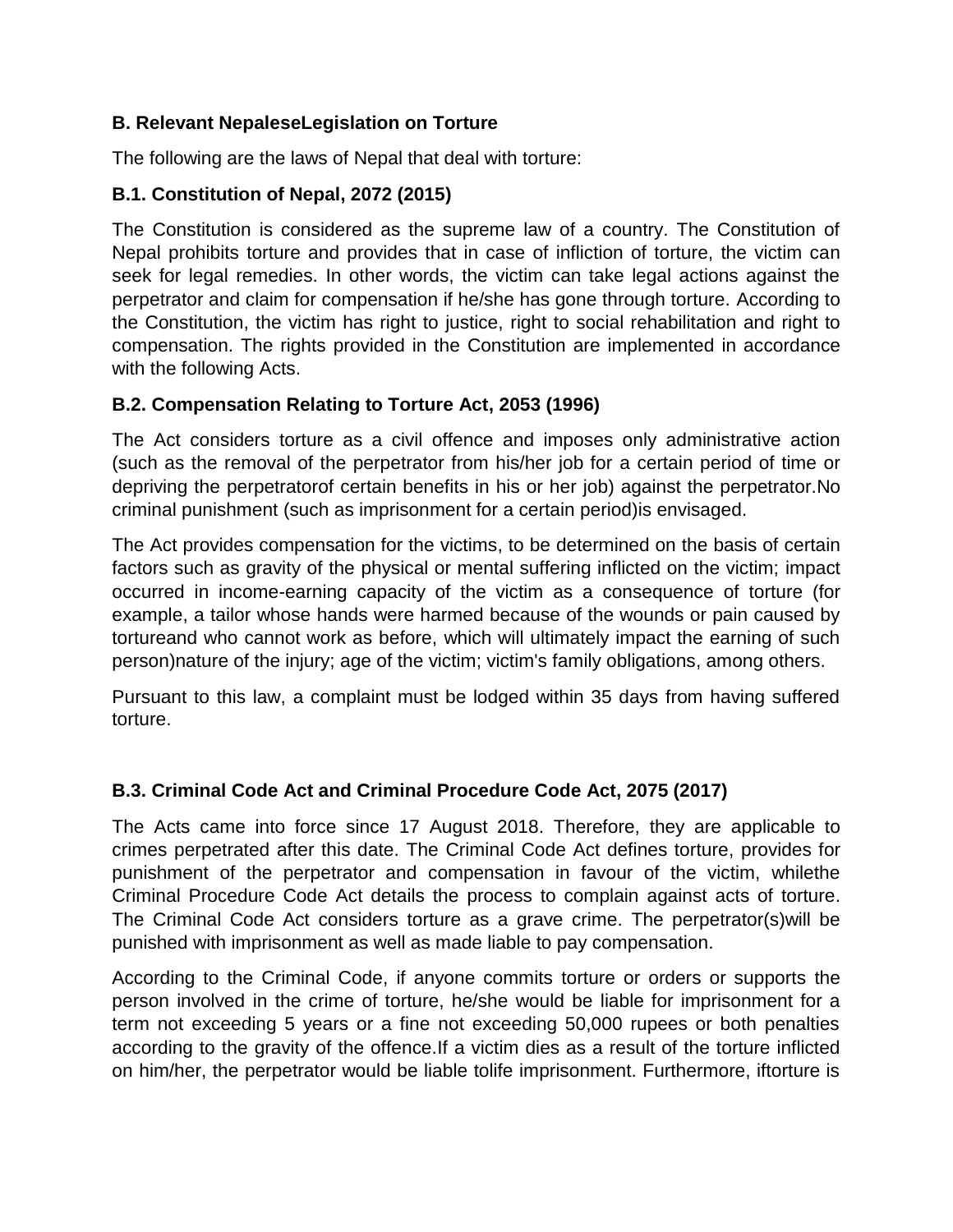committed by two or more persons, all members of the group will be punished with same sanction.

The perpetrator cannot defend himself or herself stating that torture was committed as per the order by a superior authority. Therefore, the perpetrator(s) wouldbe punished according to law even if he/she inflicts torture pursuant to an order or an instruction of a superior or a senior.

If a complaint is brought to Court pursuant to the Criminal Code, the Court may order the accused to pay for the interim relief or support for medical treatment or provide compensation to the victim and his or her familyin case it finds it necessary. If the accused cannot pay for the amount, the government of Nepal should provide the interim relief from a "victims' relief fund". However, if the accused is found innocent by the Court, such money should be returned.

Furthermore, some other provisions in the law are as follows:

- If any wound or marks of infliction of torture is found on a person's body who is kept in custody for the investigation of a crime, such person or his/her representative can submit an application to the Court to direct for the examination of such wounds by a government doctor or medical personnel.
- In case any victim or witness feels threatened before/after providing the testimony to the court, he/she can submit application to the Court seeking security measures. In such cases, the Court will direct the related organization (Nepal Police) to provide security.
- Once the Court's proceedings begin, the witnesses of the case would be provided with transportation costs to travel to the Court to give their testimony.

### **Torture Perpetrated during the Conflict**

In Nepal, there was an armed conflict from 1996 to 2006. During this period, many gross human rights violations such as arbitrary killings, torture, enforced disappearance and sexual violence were committed. In 2014, a law called 'The Enforced Disappearances Enquiry, Truth and Reconciliation Commission Act, 2071 (2014)' entered into force. This law is relevant for crimes committed during the conflict. On the basis of this law, two Commissions were formed. They are the Truth and Reconciliation Commission and the Commission of Investigation on Enforced Disappeared Persons. These Commissions have power to investigate human rights violations that occurred during the conflict, find the victims and perpetrators and recommend the adoption of measures of reparation for the victims and their families. Between 2015 and 2017,both Commissions registered 63,000 complaints of violations from all over the country. The Commissions will further continue their work until Falgun 2076 (February 2020). As of today, the Commissions do not accept any new complaint.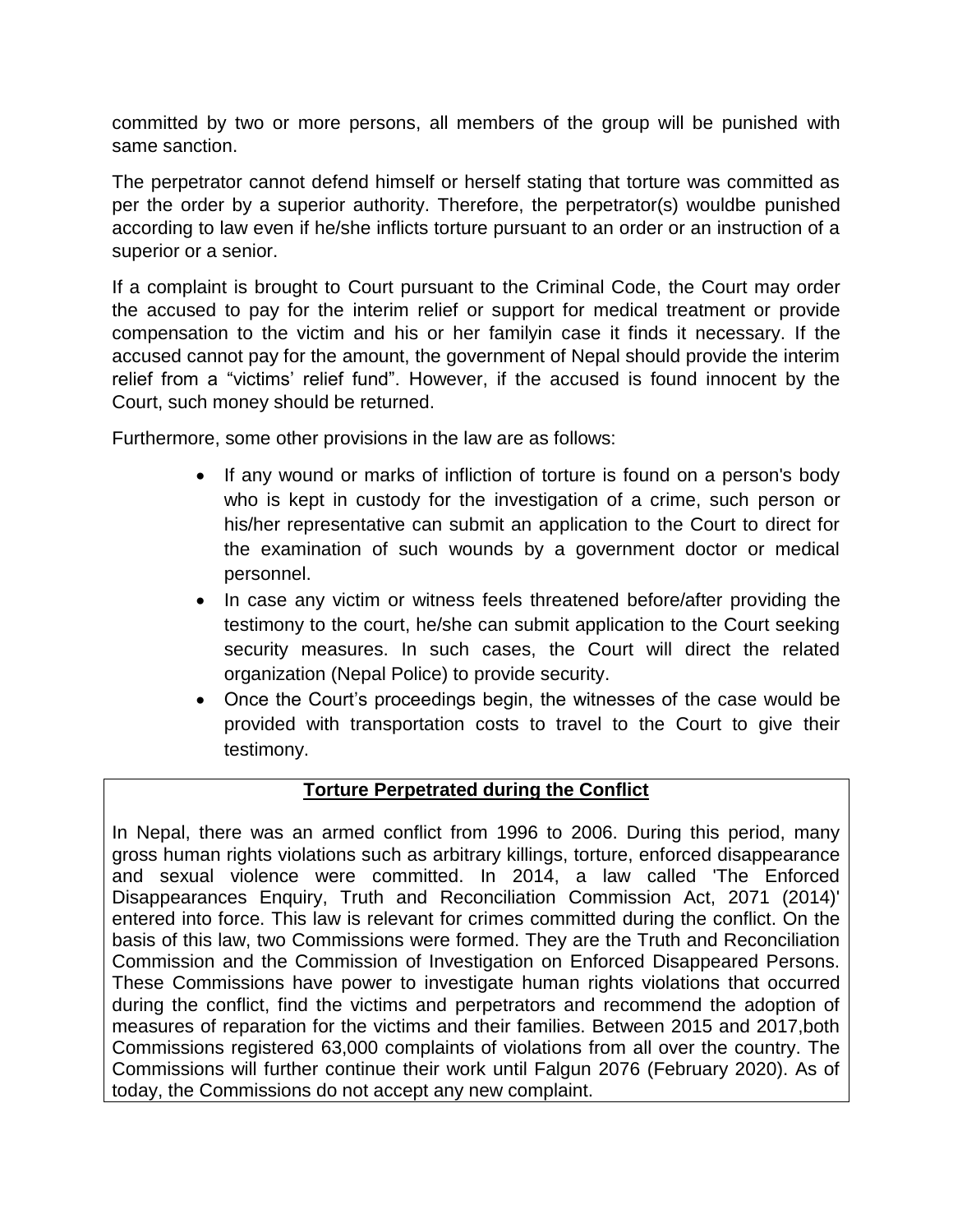The Commissions do not act like a court of law and do not have power to judge and punish perpetrators or to directly award compensation or other measures of reparation on their own. They can recommend other bodies of the government(such as the Office of the Prime Minister and the Council of Ministers,MinistryofLaw, Justice and Parliamentary Affairs, or Office of the Attorney General) to do so.

If a person who suffered torture during the conflict did not lodge a complaint with the Truth and Reconciliation Commission prior to 2017, he or she cannot register any new complaint. However, they may try to seek compensation pursuant to the Compensation relating to Torture Act, challenging the 35-day statute of limitations, because it is too short and at odds with international law.

If the victim does not obtain justice or redress in Nepal, he or she can consider lodging a complaint before one of the international mechanisms discussed below in Section D.

## **C. Where and How to File a Case of Torture in Nepal?**

In Nepal, complaints against torturecan be submitted in two ways, as shown in the pictorial illustration below:

a) Registering a First Information Report as per the Criminal Code (Act) and Criminal Procedure Act 2017:



The investigating officer must inform the complainant in case the government Attorney decides not to take forward the complaint after studying the case file and examining the evidence.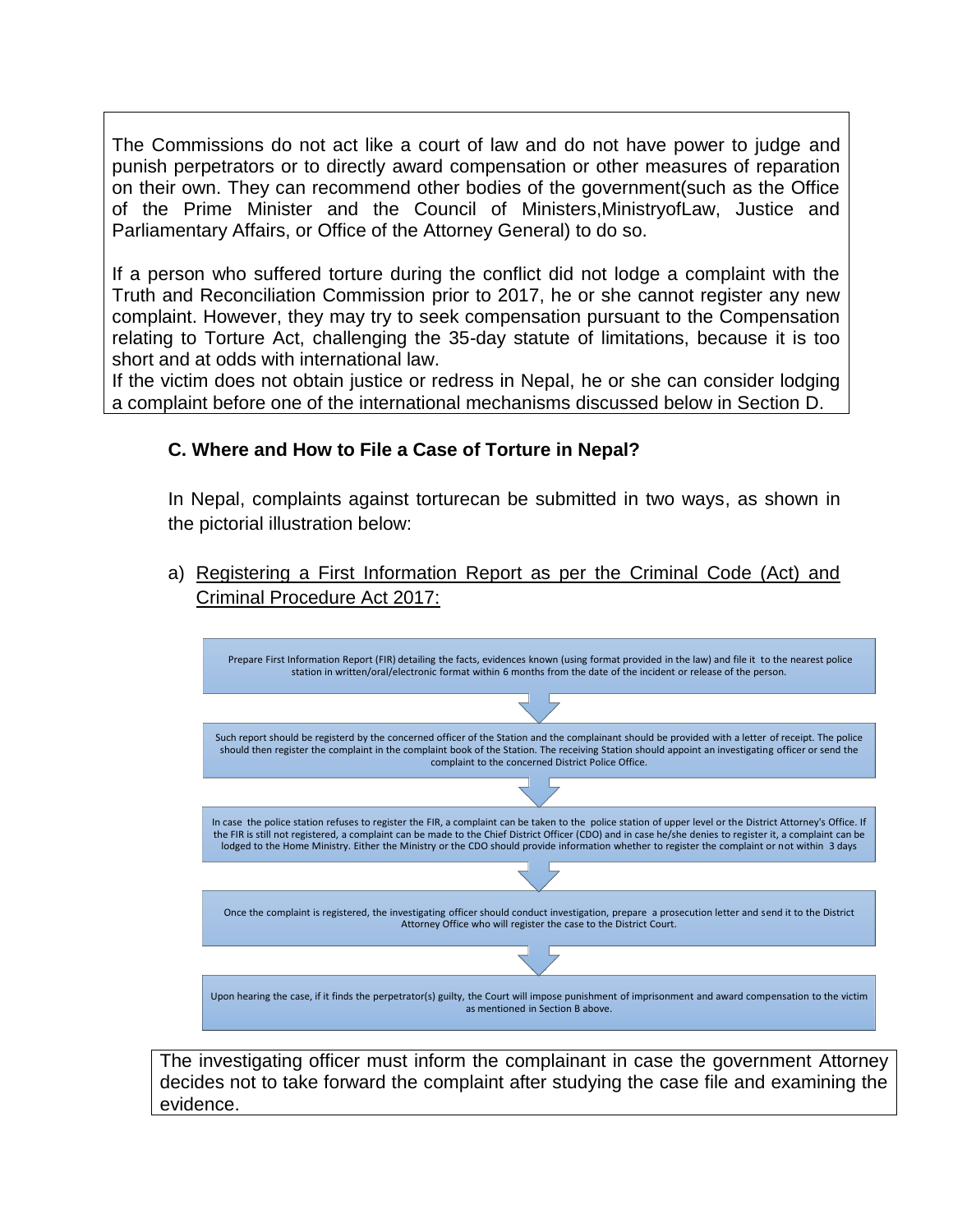### b) Filing a Complaint to the Court as per the Compensation Relating to Torture Act



There are certain differences regarding the application of these laws which are as follows:

| <b>Compensation Relating to Torture Act</b>                                                                                                                                                                                                                                                                                                                                                                                                         | <b>Criminal Code Act and Criminal</b><br><b>Procedure Act</b>                                                                                                                                                                                                                                                                                                                        |
|-----------------------------------------------------------------------------------------------------------------------------------------------------------------------------------------------------------------------------------------------------------------------------------------------------------------------------------------------------------------------------------------------------------------------------------------------------|--------------------------------------------------------------------------------------------------------------------------------------------------------------------------------------------------------------------------------------------------------------------------------------------------------------------------------------------------------------------------------------|
| The law is applied to the incidents of<br>torture that occurred after 3 Poush 2053<br>(18 December 1996). Therefore, acts of<br>torture occurred during the conflict of<br>Nepal should be submitted according to<br>this law. However, the time limitation to<br>file a complaint according to this law is<br>35 days from when the victim suffered<br>torture so if the victim goes to the file the<br>case after 35 days, the authority will not | The law is applied to the incidents of<br>torture that occurred after 1 Bhadra2075<br>(17 August 2018). Therefore, torture<br>occurred after 17 August 2018 (today or<br>days after today) should be made<br>according to this law until a new law is in<br>place. However, the complaints of torture<br>committed during the conflict cannot be<br>submitted according to this law. |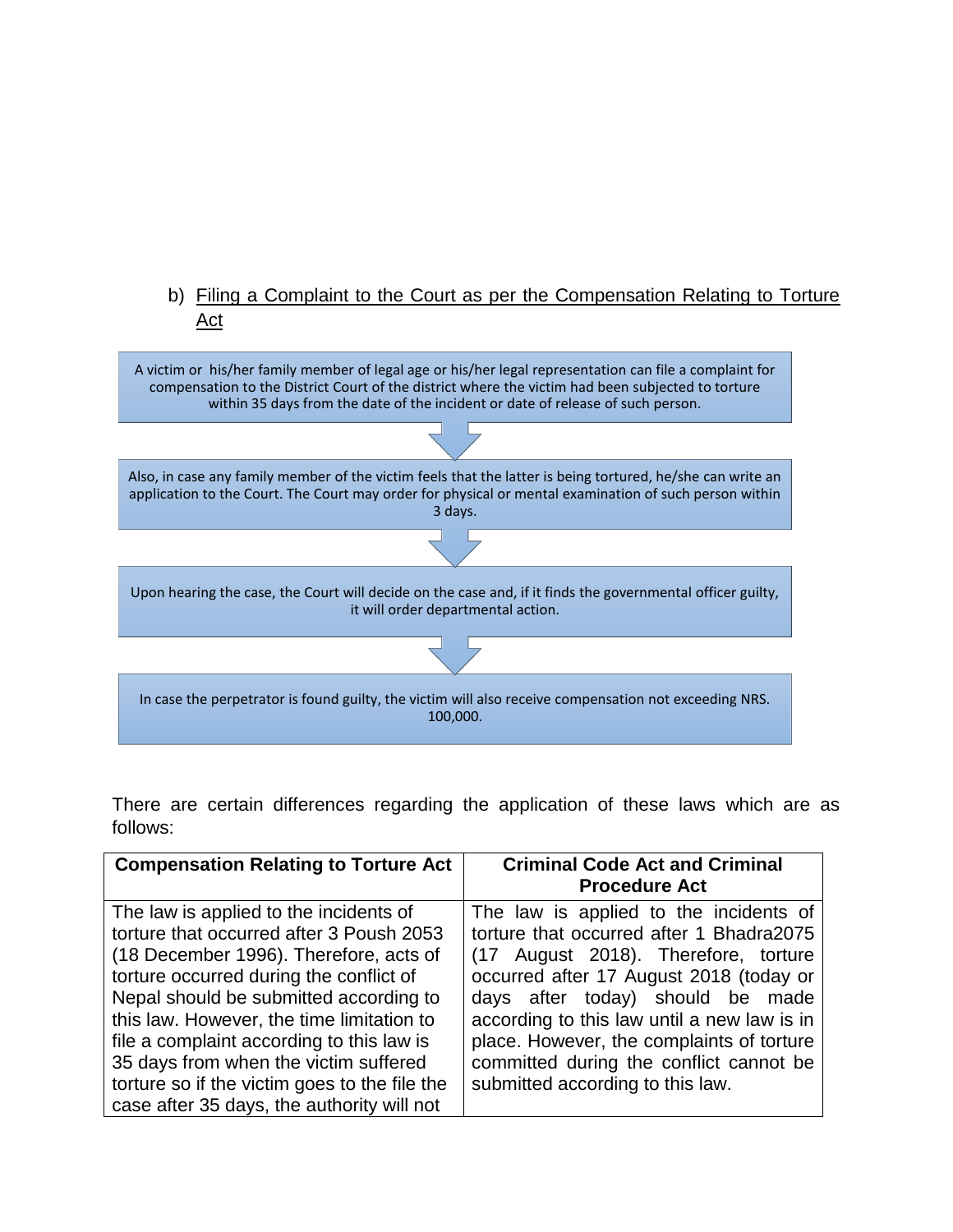| accept to register the case, which means<br>the legal proceedings cannot be<br>exercised thereupon. |  |
|-----------------------------------------------------------------------------------------------------|--|
|                                                                                                     |  |

There are other differences in these two Acts stated below:

| On the basis of                     | <b>Compensation</b><br><b>Relating to Torture</b><br>Act                                                                                                                                                                                                            | <b>Criminal Code Act and</b><br><b>Criminal Procedure Act</b>                                                                                                                                                                                                                                                                                                                                                                                                                                                                            |
|-------------------------------------|---------------------------------------------------------------------------------------------------------------------------------------------------------------------------------------------------------------------------------------------------------------------|------------------------------------------------------------------------------------------------------------------------------------------------------------------------------------------------------------------------------------------------------------------------------------------------------------------------------------------------------------------------------------------------------------------------------------------------------------------------------------------------------------------------------------------|
| Definition of torture               | <b>Torture means</b><br>physical or mental<br>torture inflicted upon a<br>person in detention in<br>the course of<br>investigation, inquiry or<br>trial or for any other<br>reason and include<br>any cruel, inhuman or<br>degrading treatment<br>given to him/her. | Torture is an act of<br>intentional inflicting of<br>physical or mental pain or<br>suffering upon any person<br>who is arrested, taken into<br>control, held in custody,<br>detention, imprisonment or<br>under preventive detention<br>or security or any other<br>person interested in such<br>person, for the purpose of<br>getting information on any<br>matter, extorting a<br>confession of any offence,<br>punishing for any act,<br>showing fear/intimidation or<br>coercion, or doing any other<br>act in contravention of law. |
| Punishment of the<br>perpetrator(s) | Administrative action<br>against the<br>perpetrator. No<br>imprisonment is<br>imposed upon the<br>perpetrator(s).                                                                                                                                                   | Imprisonment for a term not<br>exceeding 5 years or a fine<br>not exceeding 50,000<br>rupees or both penalties to<br>the perpetrator according to<br>the gravity of the offence.                                                                                                                                                                                                                                                                                                                                                         |
| Compensation                        | <b>The</b><br>compensationwould be<br>provided after<br>assessing factors as<br>gravity of the crime,<br>age of the victim<br>among others.<br>However, the amount                                                                                                  | If a case is registered in<br>Court, the latter may order<br>the accused to pay for the<br>interim relief or support for<br>medical treatment or<br>provide compensation to<br>the victim and family in case<br>it finds it necessary.                                                                                                                                                                                                                                                                                                   |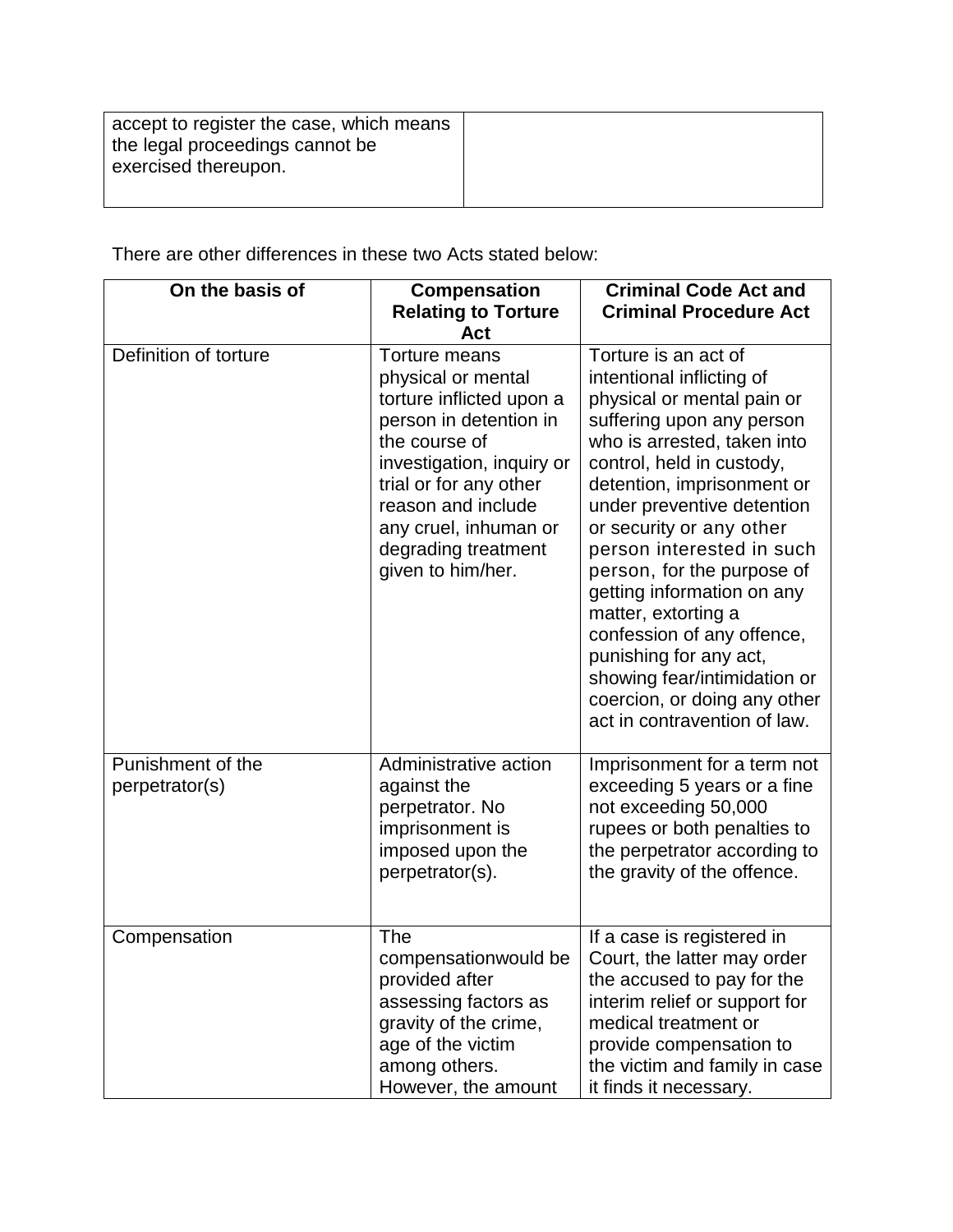|                                                     | will not exceed<br>100,000 rupees.                                                                                                          |                                                                                                   |
|-----------------------------------------------------|---------------------------------------------------------------------------------------------------------------------------------------------|---------------------------------------------------------------------------------------------------|
| Procedure to complainbefore<br>national authorities | The complaint<br>(application)should be<br>lodged before the<br><b>District Court of the</b><br>district where he/she<br>has been detained. | The complaint (First<br>Information Report) should<br>be lodged to the nearest<br>police station. |
| Time Limitation to file the<br>case                 | 35 days from the date<br>of the incident or<br>release of detention.                                                                        | 6 months from the date of<br>the incident.                                                        |

#### **Complaint to National Human Rights Commission**

Additionally the victim or anyone on his/her behalf can also bring their case of torture before the National Human Rights Commission (NHRC) within 6 months from the date of the incident or release of the person according to a law called 'National Human Rights Commission Act, 2068 (2012)'. The complaints can be provided either in written or verbal form. The NHRC can further recommend the concerned official or agency to immediately stop such act of violation.

In case the NHRC finds a situation where human rights of any individual has been or may be violated, the Commission may conduct or cause to conduct inquiry and investigation. If the NHRC finds it is necessary to provide compensation to the victim from the inquiry and investigation, the Commission shall make decision stating to provide compensation in their recommendation. However, in case the victim has already received compensation or is in the process of receiving, the Commission will not make such recommendation. The Commission may prescribe a maximum of 3,00,000 depending on the condition of the victim.

### **D. International Standards on Torture Applicable in Nepal: What and Why?**

Various international documents (Declarations/Conventions/Covenants) prohibit torture. Certain treaties spell out the duties of State not to torture people and to take actions against torture. Certain treaties also establish complaints' mechanisms called 'committees', which examine the complaints sent by victims against the State and render decisions called 'views'. It is important to note that the country has to ratify the relevant treaty and also accept the competence of the mechanism as provided under the treaty to be able to lodge the complaints. There are various other criteria for the admissibility of a case before each committee, which should be assessed before lodging a complaint. The main requirement is that, before lodging a complaint at the international level, the victim must first attempt to seek justice and reparation before domestic authorities.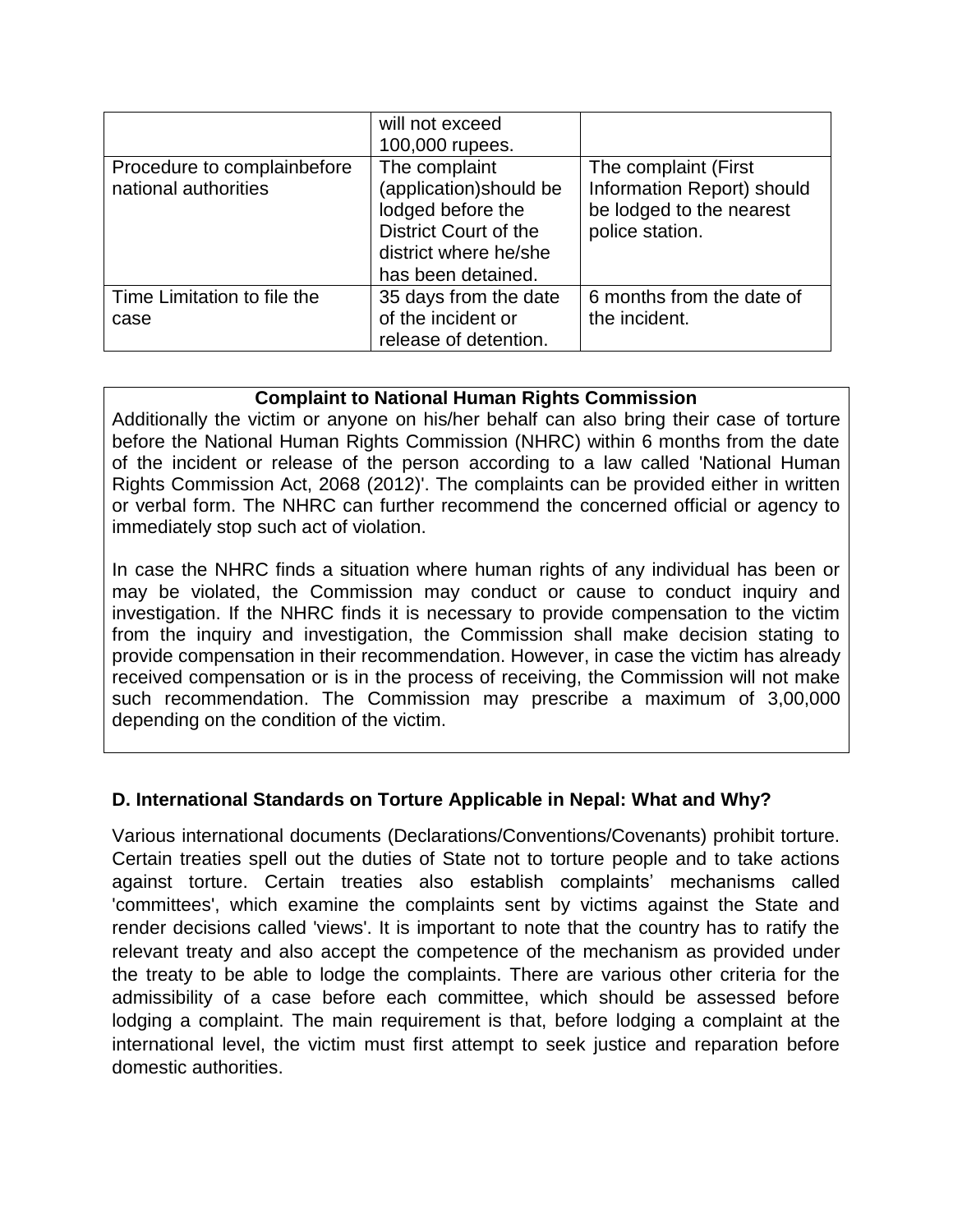The list below details the main international human rights treaties that Nepal has ratified and the complaints' mechanisms it has accepted:

| <b>Treaty</b>                   | <b>Ratification Date</b> | <b>Complaint mechanism</b><br>accepted by Nepal/Date |
|---------------------------------|--------------------------|------------------------------------------------------|
| Convention<br>Against           | 14<br>1991(31<br>May     | No.                                                  |
| Torture, 1984                   | Baishak 2048)            |                                                      |
| International Covenant          | 14<br>May<br>1991(31     | Yes/14<br>1991(31<br>May                             |
| on Civil and Political          | Baishak 2048)            | Baishak 2048)                                        |
| <b>Rights, 1966</b>             |                          |                                                      |
| Convention<br>the<br>on         | 22<br>1991(31<br>April   | Yes/15 June 2007 (1 Ashad                            |
| Elimination of All forms        | Baishak 2048)            | 2064)                                                |
| Οf<br><b>Discrimination</b>     |                          |                                                      |
| Against Women, 1979             |                          |                                                      |
| Convention on the               | 7 May 2010 (24           | Yes/ 7 May 2010 (24                                  |
| rights of persons with          | Baishak 2067)            | Baishak 2067)                                        |
| disabilities, 2006              |                          |                                                      |
| Convention on the               | 14 September 1990        | <b>No</b>                                            |
| rights of the Children,<br>1989 | (29 Bhadra 2047)         |                                                      |

Torture is also prohibited under other international treaties such as the Rome Statute of the International Criminal Court and the Four Geneva Conventions of 1949. However, none of these treaties establishes a complaints' mechanism that can be activated by a victim of torture.

Complaints of torture can actually be submitted also to other UN mechanisms called 'Special Procedures'. When people are unable to obtain justice within Nepal, forums like these can be utilized to bring the case at an international level and put some pressure on the government to respect the rights of the victims and provide redress.

### **E. Where to Go if Torture Occurs?**

As mentioned above, if torture is inflicted upon a person, legal remedies can and should be sought first in Nepal and, under certain circumstances, before international human rights mechanisms. The victim can appoint lawyers to represent his or her case and file a complaint to the competent authorities. However, not every victim/survivor can afford the lawyers' professional fees. There are certain organizations that help such victims in obtaining free legal aid to litigate their cases. The Human Rights and Justice Centre is one of such organizations.